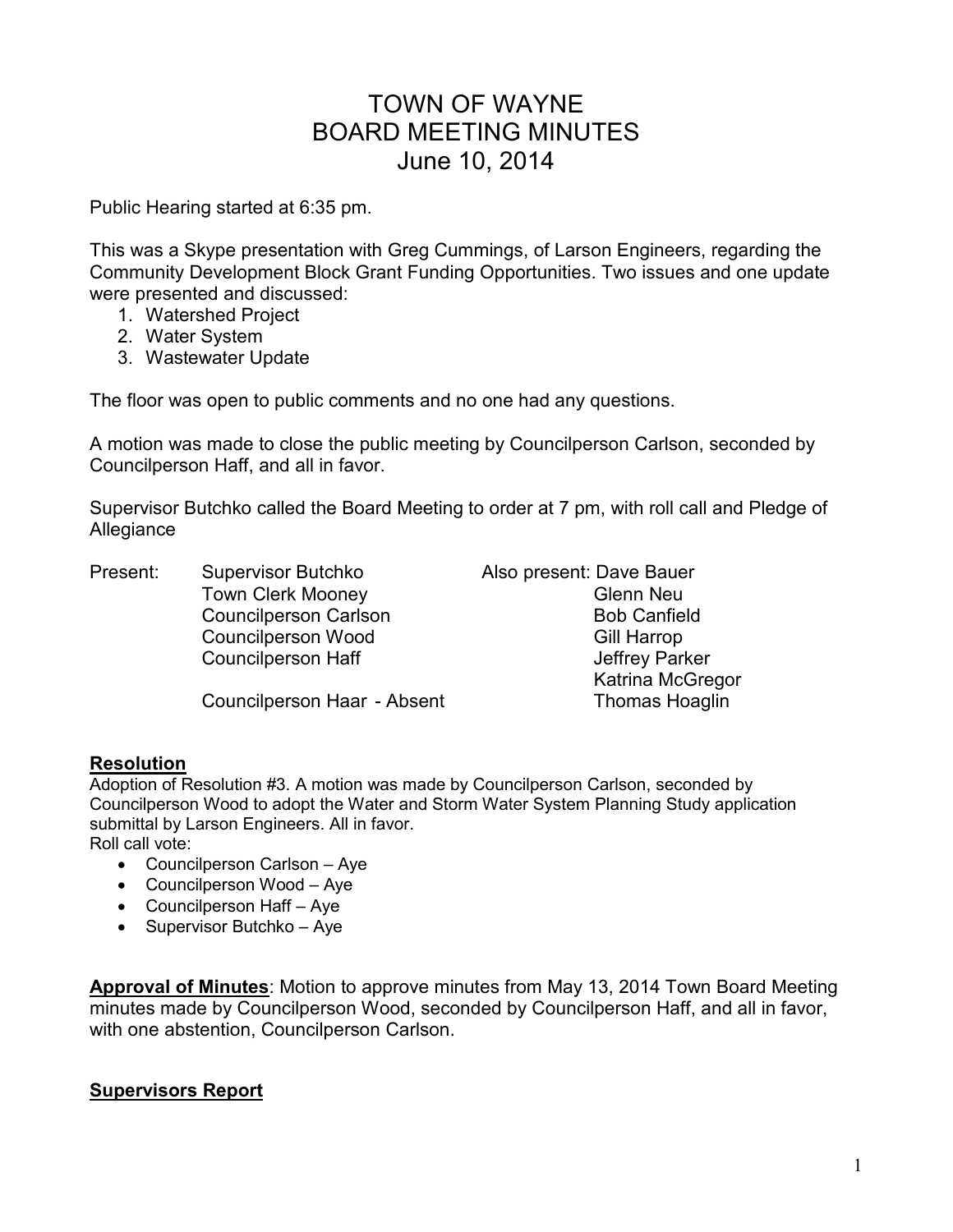Supervisor's report and fund transfers was presented and discussed. A motion to approve both the report and fund transfers was made by Councilperson Haff, seconded by Councilperson Carlson, and all in favor.

## **Clerks Report**

Clerks report was presented. No discussion.

Vouchers were presented and discussed. A motion to approve vouchers as presented was made by Councilperson Haff, seconded by Councilperson Wood, and all in favor.

## **Justice Report**

No report submitted.

Supervisor Butchko to follow up with Justice Orr regarding turning in her monthly report in a timely manner.

### **Highway Superintendent Report**

Journal was reviewed and discussed.

Clean up day went very well and the dumpsters worked much better than trucks.

Playground equipment has been delivered and is in the Town Barn. Installation will depend on the weather.

Discussion of a possible resolution regarding parking equipment at home and/or working on town equipment at home, during off hours. This is regarding insurance coverage. Mr. Butchko to follow up with our insurance person, John Kuehn of Sprague Insurance, our carrier for NYMIR insurance.

Discussion regarding unclogging gullies, ditches, and culverts. Possible inclusion of an education blub on the website. It is the property owner's responsibility to keep the culverts clean.

Vince Spagnoletti and Joe Hauryski are our county highway and representatives. There has been no outward communication, and no outward intent to address communication during the rain and water issues. Who is helping homeowners to recover? Proper assistance is needed. County needs to support our town. Opportunity to raise awareness of what the county is doing for the town.

## **Property Assessor Report**

Report was reviewed and discussed.

Update on the Property Cap Improvement and Property Tax law was discussed. Will revise and bring back to board next month.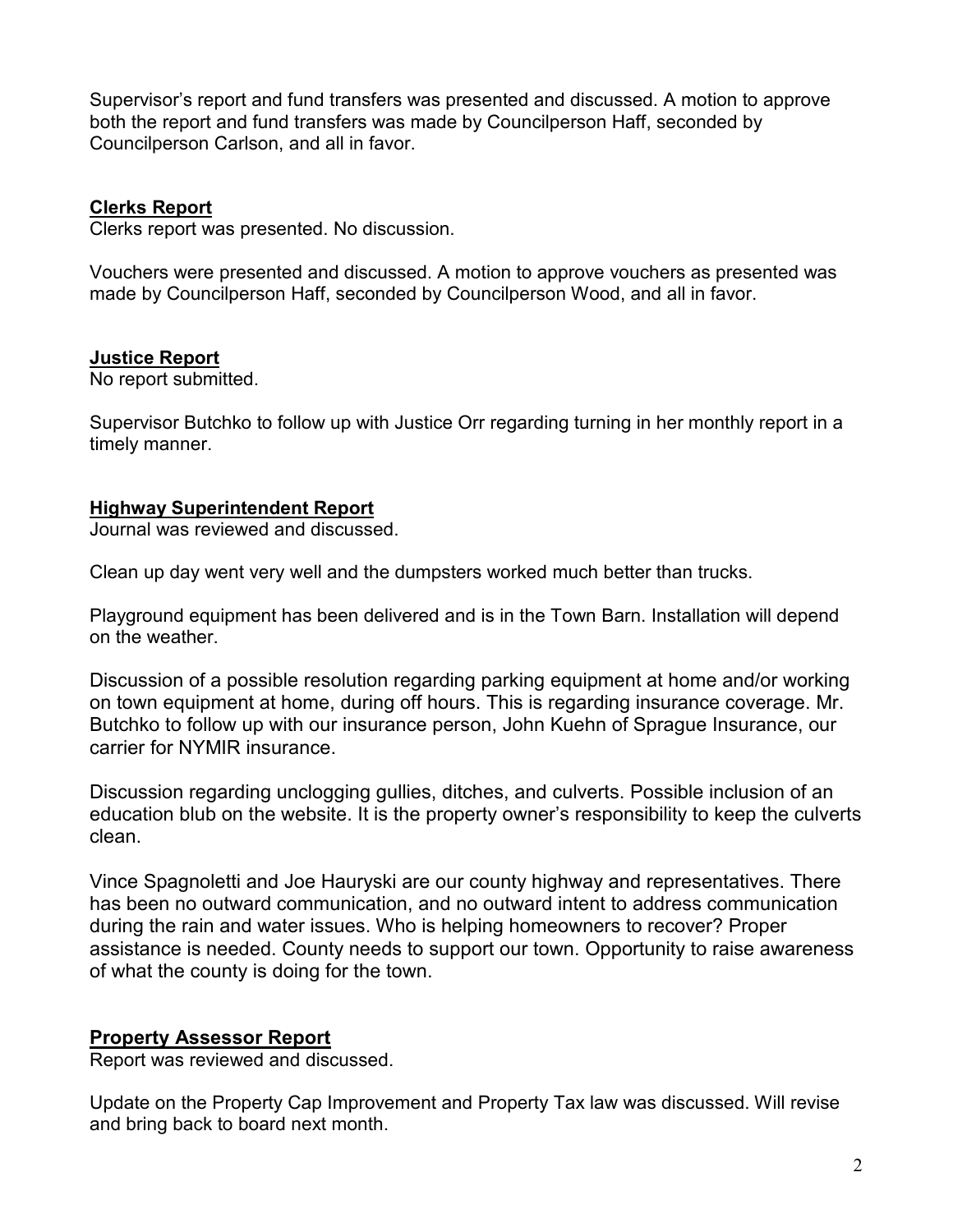## **Code & Zoning Officer**

Review of reports as submitted.

Discussion of the FEMA letter and its purpose. (see attached)

#### **Watershed**

Reports briefly discussed.

#### **Planning Board Report**

No new updates.

Discussion of the configuration of the canal from Waneta to Keuka. Photos reviewed of the heavy rains and water flow. The Town will probably not attempt to acquire the canal land until some flooding issues resolved.

LUR – Supervisor Butchko to contact attorney to help move forward

#### **Dog Control Officer**

Monthly report reviewed.

Betty Walton will cover Beth Kenyon for \$25 per dog when Beth unavailable.

#### **History Group**

Review of report as submitted.

#### **Unfinished Business**

Ethics Board - Councilperson Wood announced Jim Griffin will be agreeable to serve on the Ethics Board. Mr. Griffin will need to come in to the office to be sworn in. Councilperson Wood made a motion to appoint Mr. Griffin to the Ethics Board. Seconded by Councilperson Haff. All in favor.

#### **Announcements**

There is a new radio station broadcasting out of Pulteney. QKA 92.9 FM. The format is unknown at this time.

Meagan Pifer, our compost person, broke a record this last month and had 84 people come by in one day.

Old Homes Days is July 19<sup>th</sup>. Be sure your reservations get in.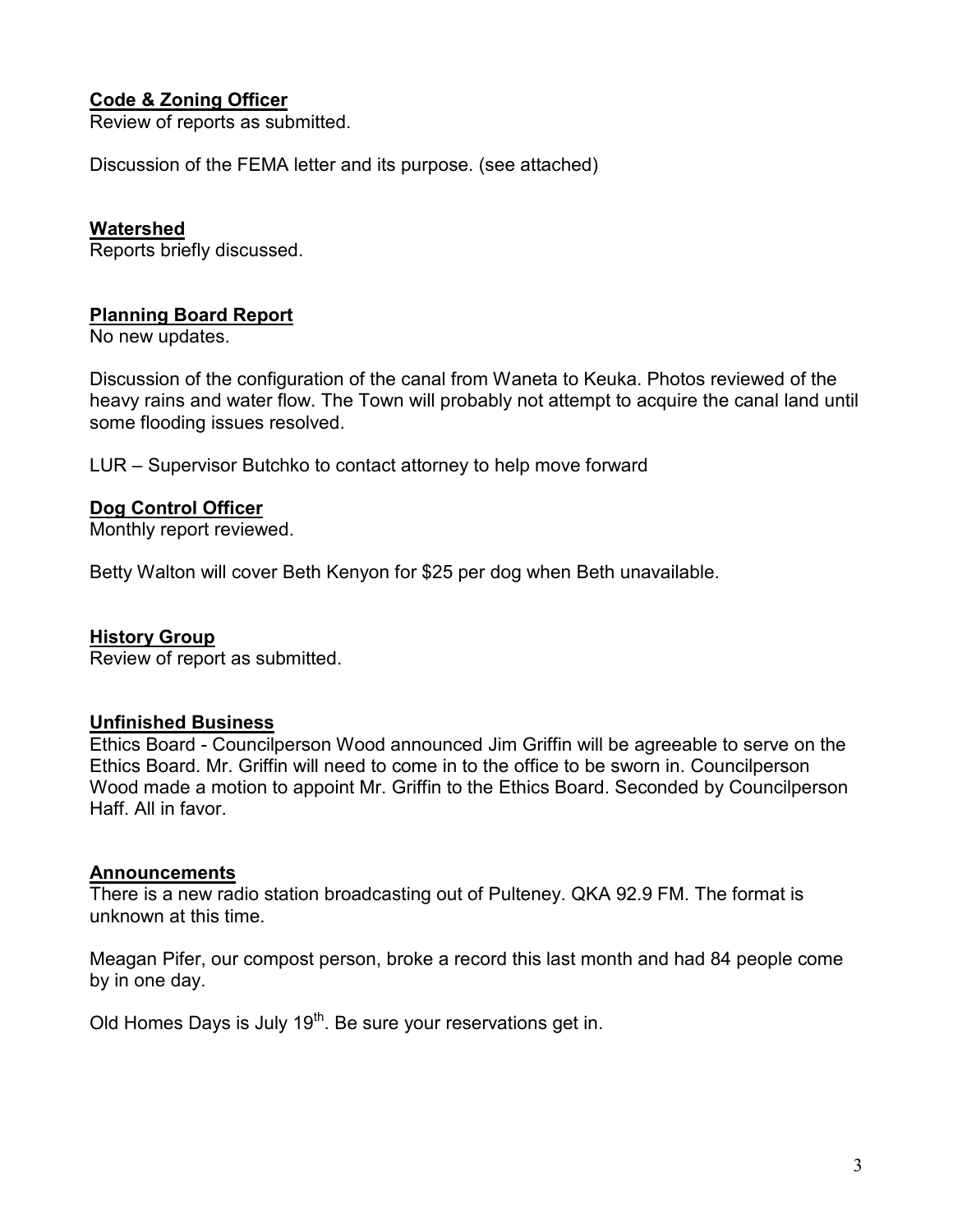## **Adjournment**

Motion made to adjourn Town Board Meeting made by Councilperson Carlson, seconded by Councilperson Wood, all in favor. The Board adjourned at 8:55 pm.

Next Town Board Meeting July 8<sup>th</sup> at 6:30

Respectively Submitted

Beth Mooney Town Clerk June 10, 2014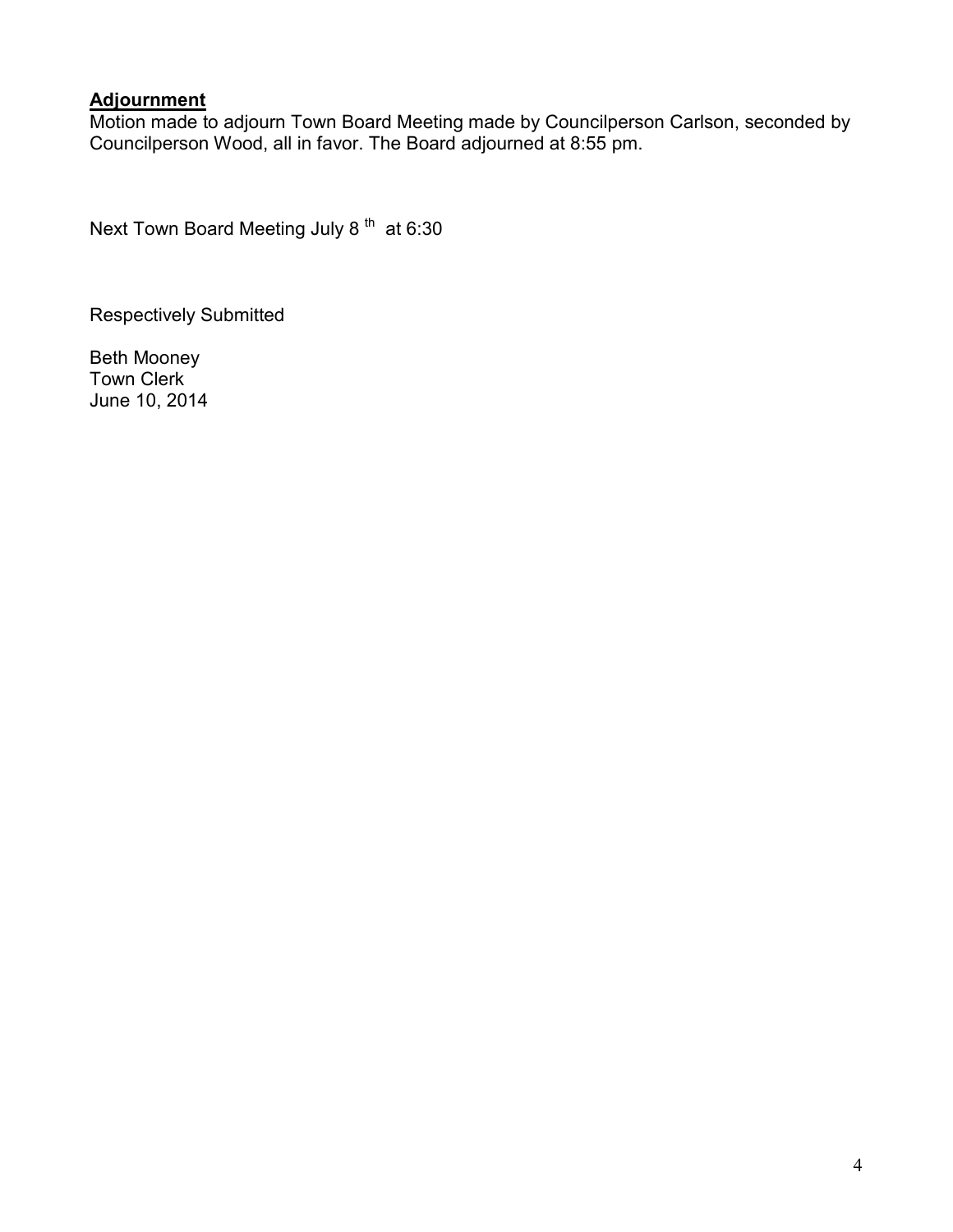# **Town of Wayne**

## **Zoning Officer**

9772 Silsbee Rd. P.O. Box 182 Wayne, N.Y. 14893

June 5, 2014

New York State Department of Environmental Conservation Floodplain Management Section 625 Broadway,  $4^{\text{th}}$  Floor Albany, NY 12233-3504

Attention: Jennifer Horton

Dear Ms Horton:

On May 6, 2014 the Town of Wayne sent three representatives to the Finger Lakes Watershed Discovery Community Meeting held at the Branchport Fire House. The municipalities were requested to identify any potentially troubled areas for flood damage.

Recently the Town of Wayne experienced flooding damage due to a sudden rainstorm on May 16, 2014.The area between Hyatt Hill Rd. and State Route 230 is currently identified as Zone B and Zone C in the November 7, 1977, Flood Insurance Rate Map, Town of Wayne, New York, Steuben County, Community Panel Number 360785-0001B. The downstream areas affected by the runoff were mostly concentrated in a residential neighborhood on Keuka Village Rd.

On May 22<sup>nd</sup> and 23<sup>rd</sup> 2014, New York State Electric and Gas Corporation sent a couple of engineers who met with Town representatives to inspect the conditions on up-stream canal areas owned by NYSEG, that may or may not have contributed to the damage. In 2006, NYSEG re-configured these areas directing the north section into the Keuka Watershed and the southern section into the Waneta-Lamoka watershed. The Town is awaiting NYSEG to follow-up on any information that might be available.

Until further direction on the Risk Map and the new Digital Flood Insurance Rate Maps, the Town of Wayne needs to develop Local Land Use Regulations that identifies buildable and non-buildable areas related to such risks. What can we do to help you update this mapping of 1977 for our residents?

**Continued** 

Sincerely,